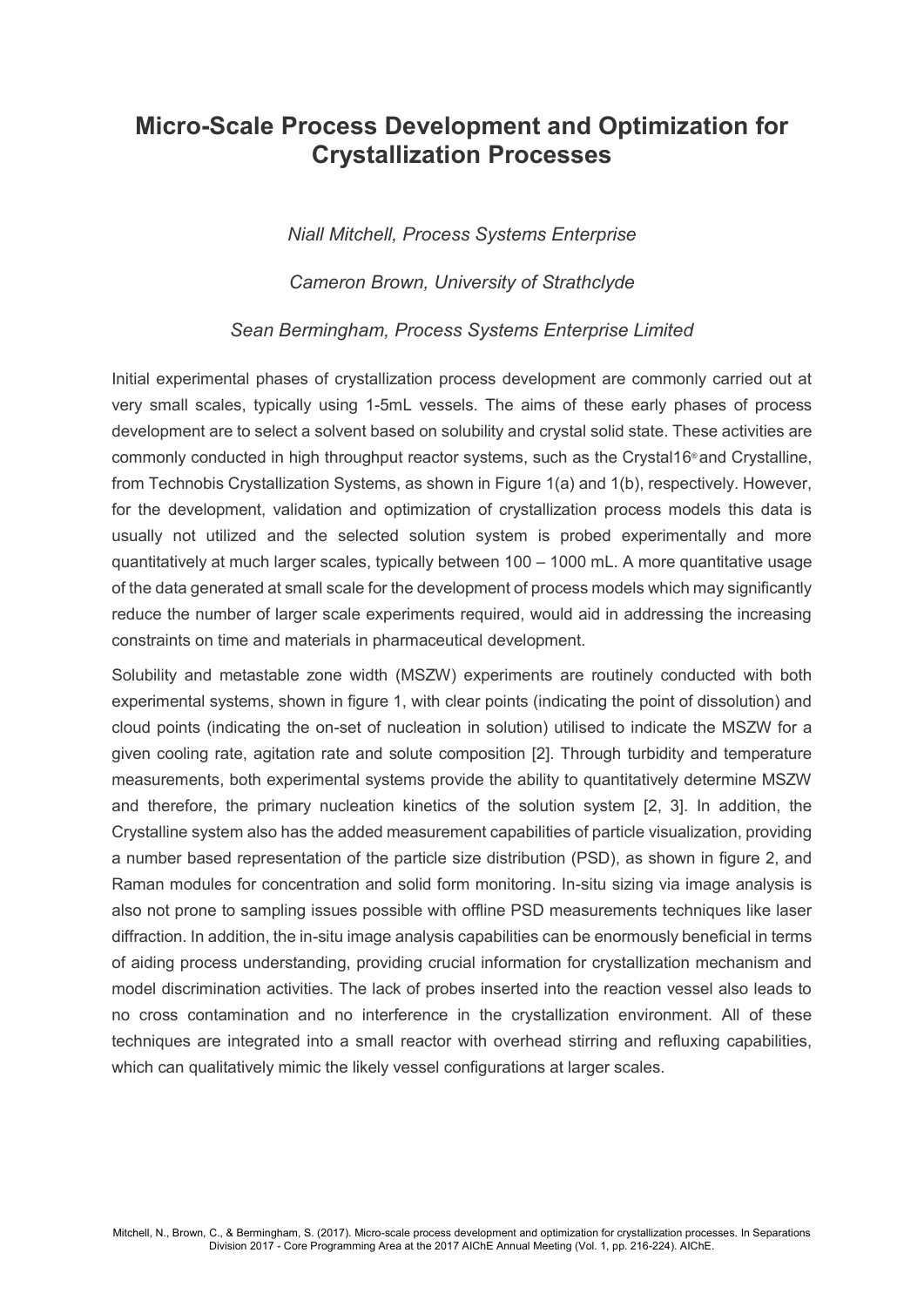

Figure 1: Images of the (a) Crystal16<sup>®</sup> and (b) Crystalline experimental systems from Technobis Crystallization Systems [1].



Figure 2: Particle visualization and calculated PSD based on images.